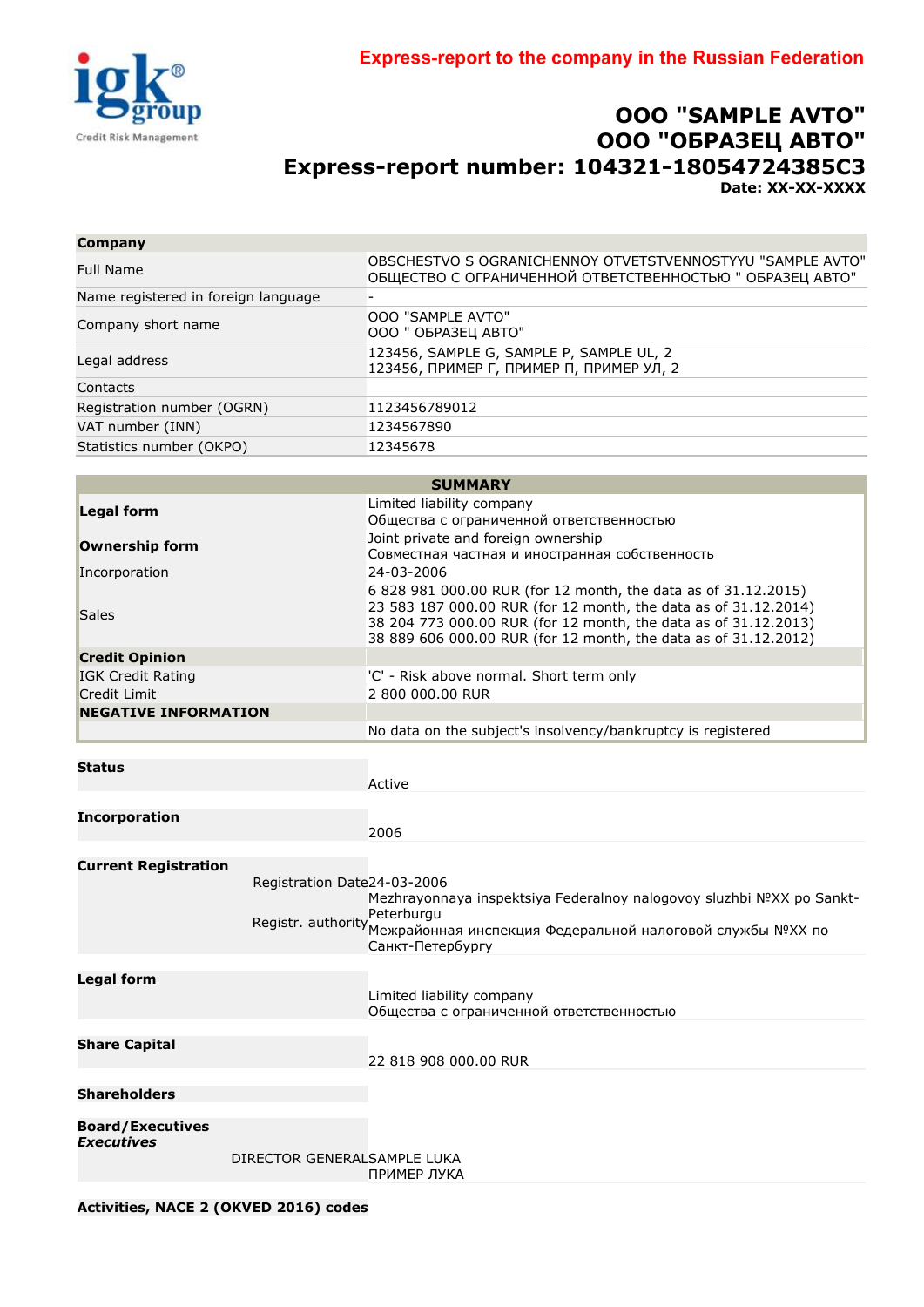| 29.1 (29.1) Manufacture of motor vehicles                                                                              |
|------------------------------------------------------------------------------------------------------------------------|
| 29.3 (29.3) Manufacture of parts and accessories for motor vehicles                                                    |
| 45.1 (45.1) Sale of motor vehicles                                                                                     |
| 45.3 (45.3)Sale of motor vehicle parts and accessories                                                                 |
| 68.10 (68.10) Buying and selling of own real estate                                                                    |
| 68.20 (68.20) Renting and operating of own or leased real estate                                                       |
| 68.32 (68.32) Management of real estate on a fee or contract basis                                                     |
| 77.11 (77.11) Renting and leasing of cars and light motor vehicles                                                     |
| 62.0 (62.0) Computer programming, consultancy and related activities                                                   |
| 72.1 $(72.1)$ <sup>Research</sup> and experimental development on natural sciences and $(72.1)$ <sub>engineering</sub> |
|                                                                                                                        |
| 69 (69) Legal and accounting activities                                                                                |
| 71.2 (71.2) Technical testing and analysis                                                                             |
| 73.1 (73.1) Advertising                                                                                                |
| 78.1 (78.1) Activities of employment placement agencies                                                                |
|                                                                                                                        |

1

## **Branches (quantity)**

| <b>Financial Elements</b>   |                                                                      |           |           |           |
|-----------------------------|----------------------------------------------------------------------|-----------|-----------|-----------|
| <b>Key Ratios</b>           | 2015                                                                 | 2014      | 2013      | 2012      |
| Return on sales             | $-1.9646$                                                            | $-0.2047$ | $-0.1396$ | $-0.0434$ |
| Return on investment        | $-1.4269$                                                            | $-0.2116$ | $-0.1929$ | $-0.4223$ |
| Current assets turnover     | 0.5040                                                               | 2.9264    | 1.5348    | 2.8800    |
| Working capital (RUB)       | 9 247 762 000.004 387 602 000.00 17 941 164 000.00 -6 434 066 000.00 |           |           |           |
| Equity / Total assets       | 0.6720                                                               | 0.8518    | 0.7928    | 0.1653    |
| Current ratio               | 3.1497                                                               | 2.1951    | 3.5811    | 0.6773    |
| Quick ratio                 | 2.3555                                                               | 1.1847    | 3.0685    | 0.4086    |
| Total liabilities to equity | 0.4881                                                               | 0.1740    | 0.2614    | 5.0490    |
| Debtor days                 | 51.7993                                                              | 59.4960   | 78.3069   | 71,3708   |
| Creditor days               | 163.2262                                                             | 44.6409   | 60.4777   | 72,4063   |
| <b>Attachment</b>           |                                                                      |           |           |           |
| Form #1                     |                                                                      |           |           |           |
|                             |                                                                      |           |           |           |

| <b>Period, months</b>                           | 12                                    | 12                | 12                                                    | 12                                 |
|-------------------------------------------------|---------------------------------------|-------------------|-------------------------------------------------------|------------------------------------|
| <b>Ended</b>                                    | 31.12.2015                            | 31.12.2014        | 31.12.2013                                            | 31.12.2012                         |
| <b>Currency</b>                                 | <b>RUR</b>                            | <b>RUR</b>        | <b>RUR</b>                                            | <b>RUR</b>                         |
| 1110Intangible assets                           | 100 000.00                            | 0.00              | 0.00                                                  | 0.00                               |
| 1120The results of research and<br>development  | 0.00                                  | 0.00              | 0.00                                                  | 0.00                               |
| 1130Fixed assets                                | 0.00                                  | 0.00              | 0.00                                                  | 0.00                               |
| 1140Gainful investments in tangible<br>assets   | 0.00                                  | 0.00              | 0.00                                                  | 0.00                               |
| 1150 Financial investments                      | 56 869 000.00                         | 7 639 514 000.00  |                                                       | 8 410 892 000.00 8 560 998 000.00  |
| 1160Deferred tax assets                         | 0.00                                  | 0.00              | 0.00                                                  | 0.00                               |
| 11700ther non-current assets                    | 0.00                                  | 10 510 278 000.00 | 0.00                                                  | 0.00                               |
| 1180Deferred tax assets                         | 287 577 000.00                        | 298 476 000.00    | 275 684 000.00                                        | 1 737 095 000.00                   |
| 11900ther non-current assets                    | 97 697 000.00                         | 281 514 000.00    | 1 294 817 000.00                                      | 357 616 000.00                     |
| 1100NON-CURRENT ASSETS TOTAL                    | 442 243 000.00                        | 18 729 782 000.00 |                                                       | 9 981 393 000.00 10 655 709 000.00 |
| 1210Stock                                       | 3 416 278 000.00                      | 3 709 359 000.00  |                                                       | 3 563 365 000.00 5 357 958 000.00  |
| 1220VAT Tax on valuables acquired               | 117 685 000.00                        | 34 941 000.00     | 33 729 000.00                                         | 49 461 000.00                      |
| 1230Debtors                                     | 969 140 000.00                        | 3 844 122 000.00  | 8 196 432 000.00                                      | 7 604 333 000.00                   |
| 1240Financial investments                       | 8 624 638 000.00                      | 0.00              | 9 305 924 000.00                                      | 0.00                               |
| 1250 Cash and cash equivalent                   | 421 937 000.00                        | 466 105 000.00    | 3 787 990 000.00                                      | 487 110 000.00                     |
| 12600ther current assets                        | 18 000.00                             | 4 327 000.00      | 4 604 000.00                                          | 4 590 000.00                       |
| <b>1200CURRENT ASSETS TOTAL</b>                 | 13 549 696 000.00                     |                   | 8 058 854 000.00 24 892 044 000.00 13 503 452 000.00  |                                    |
| 1600BALANCE (ASSETS)                            | 13 991 939 000.00                     |                   | 26 788 636 000.00 34 873 437 000.00 24 159 161 000.00 |                                    |
| 1310Share capital                               | 22 818 908 000.00                     |                   | 2 250 000 000.00 2 250 000 000.00 2 250 000 000.00    |                                    |
| 13200wn shares repurchased from<br>shareholders | 0.00                                  | 0.00              | 0.00                                                  | 0.00                               |
| 1340Non-current assets revaluation              | 0.00                                  | 0.00              | 0.00                                                  | 0.00                               |
| 1350Additional capital                          | 16 259 348 000.00                     |                   | 36 828 256 000.00 36 828 256 000.00 7 842 925 000.00  |                                    |
| 1360Reserve capital                             | 0.00                                  | 0.00              | 0.00                                                  | 0.00                               |
| 1370Retained earnings (Non-<br>covered loss)    | -29 675 828 000.00 -16 259 348 000.00 |                   | 000.00                                                | -11 431 383 -6 099 021 000.00      |
| 1300CAPITAL AND RESERVES                        | 9 402 428 000,00                      |                   | 22 818 908 000.00 27 646 873 000.00                   | 3 993 904 000.00                   |
| 1410Loans and credits                           | 0.00                                  | 0.00              | 0.00                                                  | 0.00                               |
| 1420 Deferred tax liabilities                   | 287 577 000.00                        | 298 476 000.00    | 275 684 000.00                                        | 227 739 000.00                     |
| 1430Reserves for contingent<br>liabilities      | 0.00                                  | 0.00              | 0.00                                                  | 0.00                               |